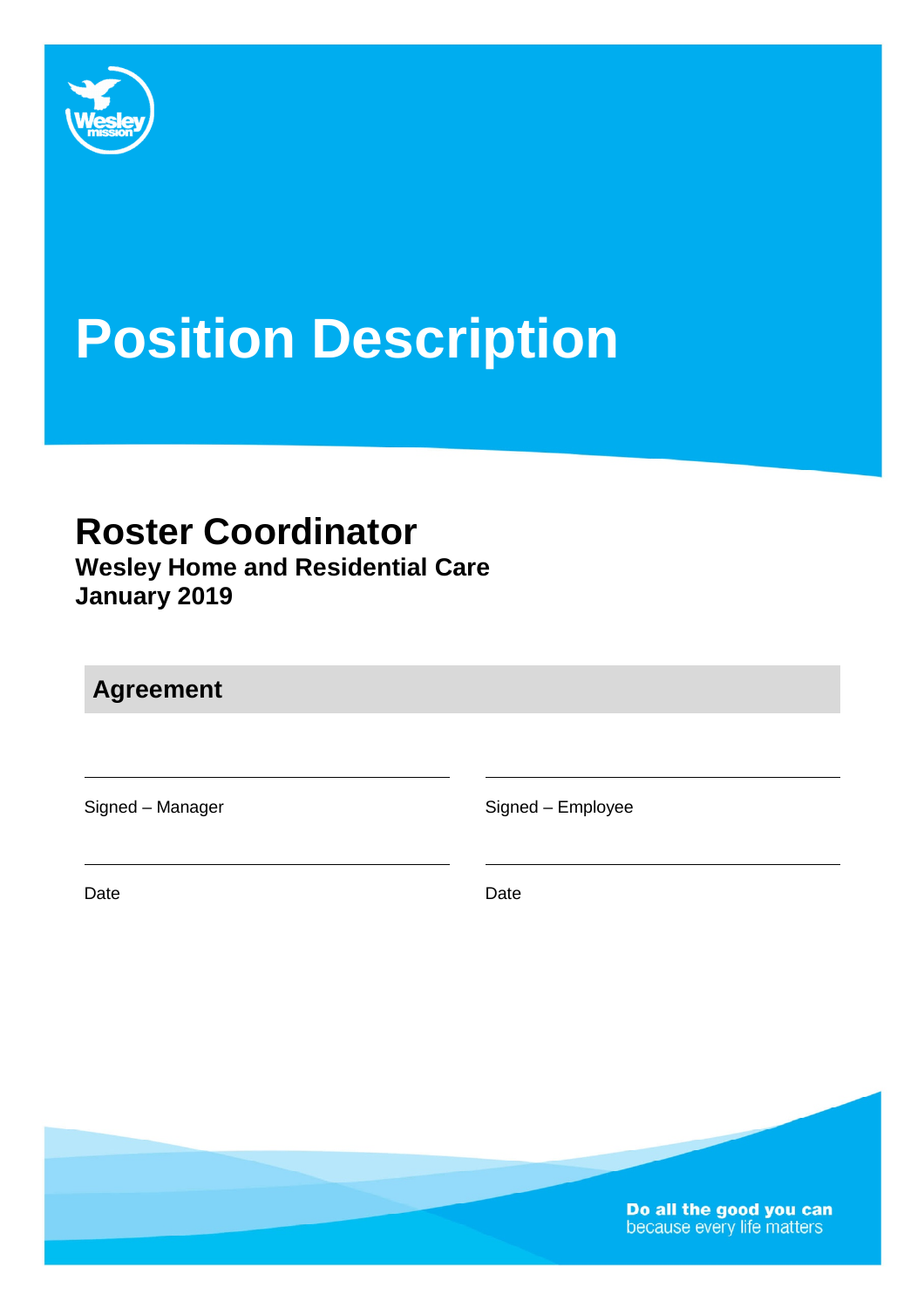

# **Roster Coordinator Wesley Home and Residential Care**

# **1 Overview of Wesley Mission**

Wesley Community Services Limited, a company limited by guarantee pursuant to the Corporations Act 2001, is a Public Benevolent Institution operating as Wesley Mission to deliver services and programs to provide direct relief of poverty, sickness, suffering, distress, adversity, disability, destitution, and helplessness in New South Wales and other parts of Australia as inspired by the work of Jesus Christ in word and deed. Our vision is to:

"Do all the good you can, by all the means you can, in all the ways you can, in all the places you can, at all the times you can, to all the people you can, as long as ever you can".

Out of Christian love and compassion we are driven by Christlike servant hood, unfailing integrity and courageous commitment.

The organisational plan is based on four key result areas, namely:

- our clients
- our people
- our operations
- our financials.

Our position descriptions and performance plans are aligned with these four key result areas.

# **2 Overview of Wesley Home and Residential Care**

Wesley Home and Residential Care believes in providing every opportunity for people to live happy and fulfilled lives. We are committed to finding innovative and flexible ways to provide quality services for people while providing them with ways to learn develop and achieve their goals.

The Wesley Home and Residential Care team delivers services in the following areas

- Residential Aged Care
- Home Care
- Disability Services

# **3 Overview of role**

The Roster Coordinator has the responsibility for scheduling the service delivery of our care and support workers to our clients. This will be achieved through maintaining rosters within a data management system. The Roster Coordinator will be the key contact for our home care and disability clients regarding schedule changes, necessitating clear communication channels between clients, care and support staff and other support roles. The role is required to provide excellence in customer service being the first point of contact for all clients and support staff.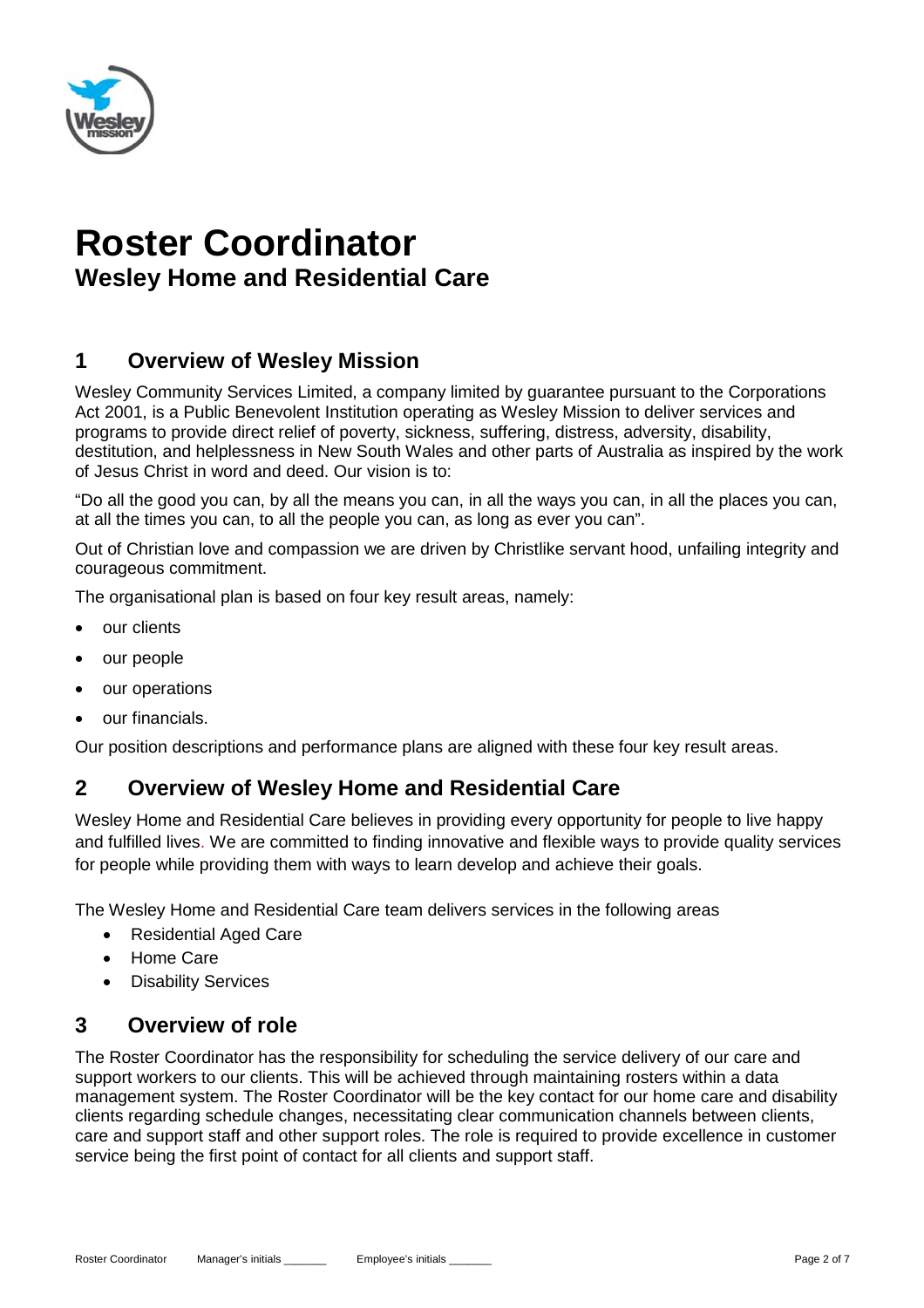

# **4 Relationships**

Reports to: Business Administration Team Leader, Roster Centre Direct reports: Nil

# **5 Major role responsibilities**

#### **5.1 Our clients**

- ensure that all clients have staff rostered to provide service in accordance with their service agreement with consideration to skills, experience and training of available staff and suitability to client needs
- provide professional, efficient and customer focused services to all internal and external customers
- provide solution based outcomes for staffing and resource issues
- ensure all client enquiries are efficiently and effectively responding to minimise phone waiting times and call backs
- ensure that all client communication, both verbal and written, is documented
- ensure that there are processes in place to manage changes to clients' bookings including new bookings, amendments and cancellations
- ensure open communication with clients or other supports so that clients are aware of any changes to their support worker or time of service
- report any changes to the Service Team Leader (or equivalent) in the needs of clients as appropriate
- be a strong ambassador for the Wesley Home and Residential Care team.

#### **5.1.1 Performance Measures**

- client call backs and phone waiting times are recorded for continuous improvement purposes
- client call transfer rates to be less than 5% of daily calls
- all clients have staff rostered to provide support and care within the agreed times and dates for service as identified in the assessment process
- clients and their significant others express satisfaction with the service provided; satisfaction rates of 95% or above

### **5.2 Our people (our team)**

- be aware of the requirements of the relevant Awards and Agreements for staff and roster accordingly
- ensure that the roster is available for publishing two (2) weeks in advance and that staff are aware of their rosters
- ensure all planned leave is appropriately allocated to replacement staff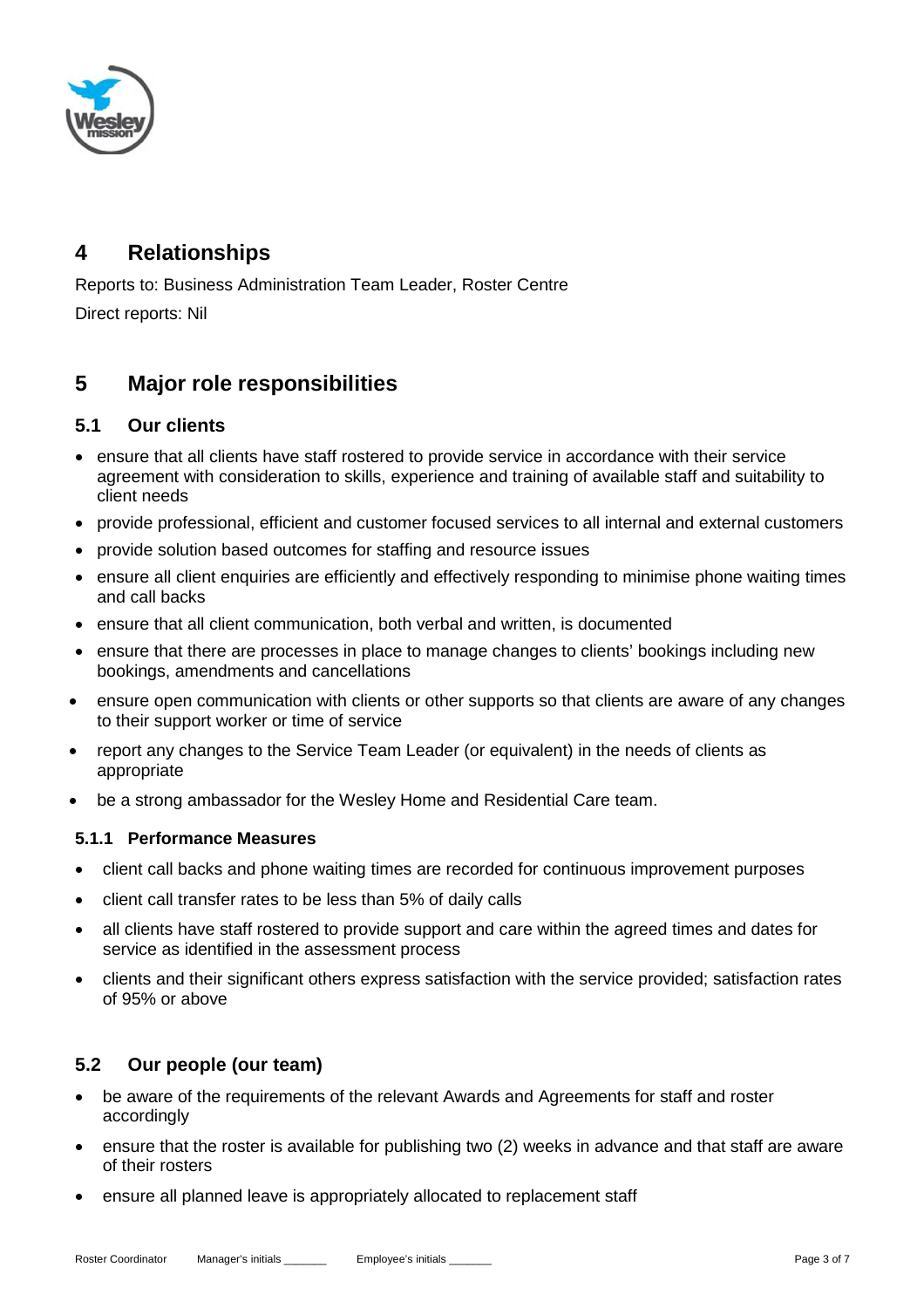

- ensure there are processes in place to record and replace unplanned leave
- ensure staff contract hours are recorded and met each roster
- report any discrepancies in staff contract hours to rostered hours to the Business Administration Team Leader, Roster Centre (or equivalent)
- be responsible for the reallocation of "To Be Allocated (TBA)" staff when a client cancels a shift, within the conditions of the relevant Award, including considering the impact of this on meal times, travel times, kilometres, etc
- promote and ensure adherence to Wesley Mission brand
- ensure all Human Resource (HR) policies and procedures are understood and adhered to
- on a quarterly basis, document your progress using the Employee Contribution & Development template and meet with your manager to discuss
- ensure your position description is up-to-date and identify career training and development and career growth opportunities for yourself
- regularly report to your manager on team issues such as resourcing needs, performance, training/development, disciplinary action, leave, Work, Health & Safety issues etc
- identify and recommend opportunities to increase team satisfaction
- attend all scheduled meetings.

#### **5.2.1 Performance Measures**

- staff are rostered in accordance with their respective Award(s) including contract hours and roster or shift notification periods
- roster staff in accordance with the support requirements of clients

#### **5.3 Our operations**

- ensure the Business Administration Team Leader, Roster Centre (or equivalent) is aware of any changes to the roster that will impact on service provision to clients
- seek approval from the Business Administration Team Leader, Roster Centre (or equivalent) prior to engaging agency (brokerage) staff unless there is documentation supporting a client's preference for a particular agency (brokerage) worker
- review data entry of all shifts for accuracy, including shift times and allowances, and correct any discrepancies prior to the roster being exported
- monitor and ensure all shifts have been approved for the designated period once they have been delivered, including shifts done by agency workers
- participate in the on-call roster as required
- manage and maintain relationships with key staffing agencies ensuring this is accordance with agreements and contracts
- ensure there is high quality documentation including file notes in the client management system
- encourages an active continuous improvement culture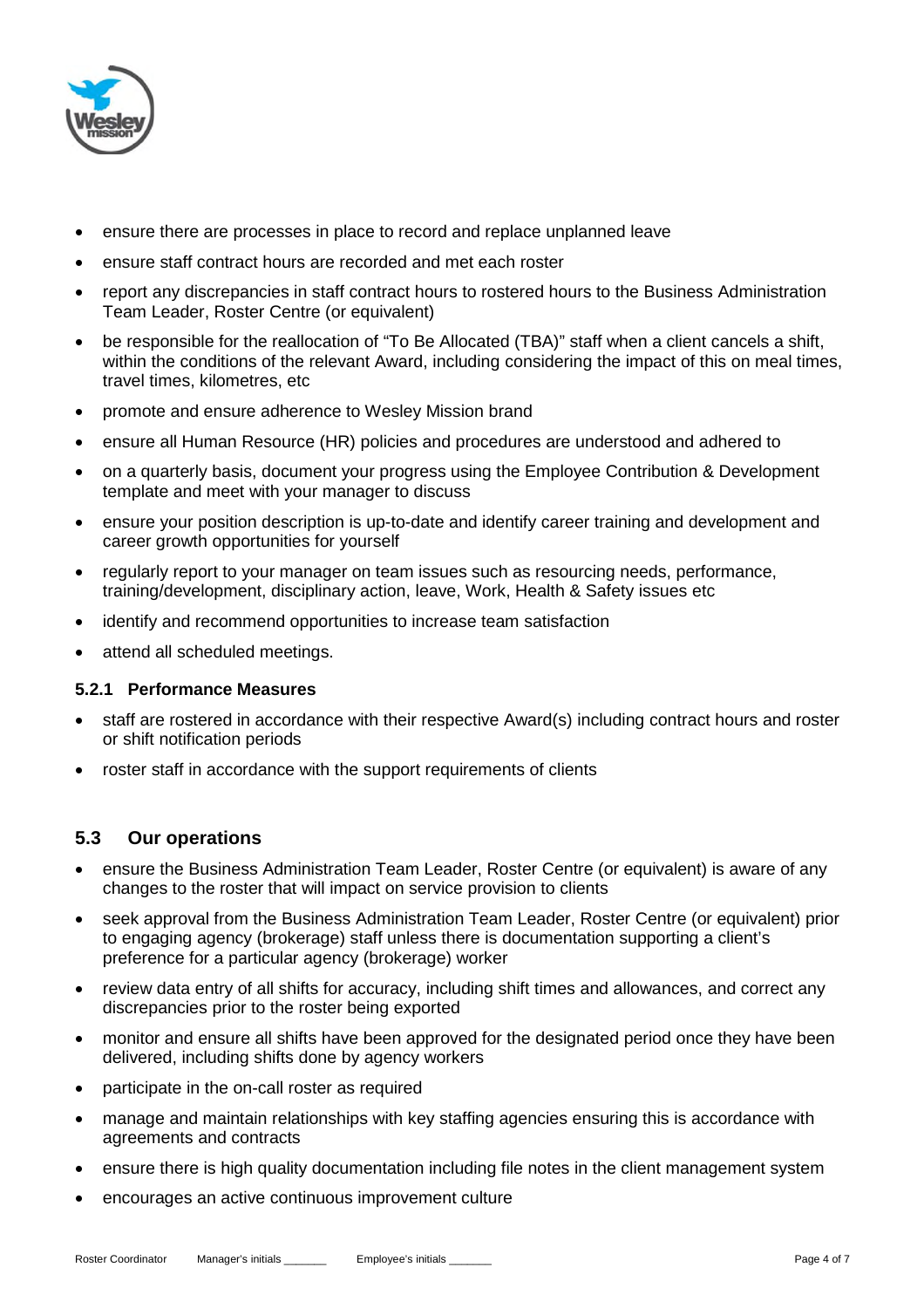

- ensures that if become aware of any incident that may require reporting within the compulsory reporting guidelines they are escalated to the Business Administration Team Leader, Roster Centre (or equivalent) in a timely manner
- responsible for ensuring a safe and healthy work environment through the reporting of hazards, incidents and accidents
- communicate the Wesley Mission brand and key messaging strategy to stakeholders to build effective relationships, gain their support and ultimately create advocates.

#### **5.3.1 Performance Measures**

- data accuracy
- roster information is accurate each fortnight with minimal errors
- reporting requirements are met
- professional Wesley Mission brand presentation

#### **5.4 Our financials**

- ensures that Wesley Mission staff are utilised prior to the use of agency (brokerage) staff
- understands and uses financial resources appropriately and consistently
- ensure all projects are delivered to budget and seek opportunities to minimise expense wherever possible.

#### **5.4.1 Performance Measures**

Minimise agency use

### **6 Professional responsibilities**

- as directed, other activities to support the delivery of the Wesley Home and Residential Care Business Plan and Wesley Mission Strategic Plan, as requested by your manager
- as a worker, be responsible under the Work Health & Safety Act for the health and safety of all persons they come into contact with, during employment. All hazards and injuries must be reported through the normal process as set out in Wesley Mission's Work Health, Safety and Rehabilitation Quality Management System and site procedures
- participate in the review and maintenance of industry specific and internal audit processes, as per Wesley Mission's standard policy and procedures
- in relation to Wesley Mission and the Uniting Church in Australia, attend such functions, meetings, seminars, training courses as directed by your supervisor
- in relation to Wesley Mission attend worship services as encouraged by your supervisor
- participate in Wesley Mission's Employee contribution and development process
- take responsibility for personal career development and training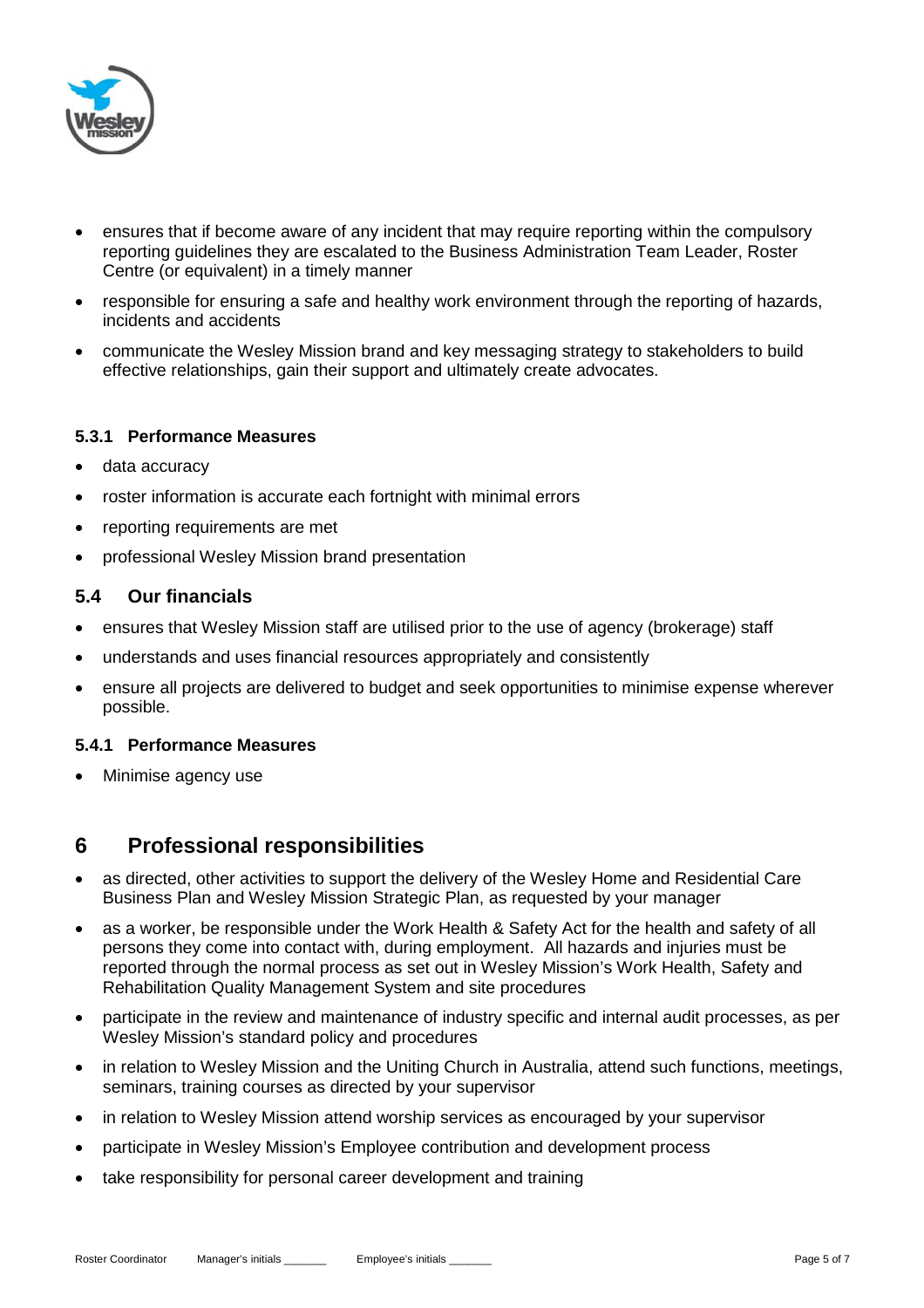

- participate in Wesley Mission's Orientation and ongoing learning and development program, so as to gain an understanding of, and promote, the application of the EEO, Affirmative Action, Privacy Act, Work Health & Safety Act and other relevant legislation
- administer Wesley Mission's philosophy of care and other relevant policy documents as appropriate
- demonstrate responsible stewardship of all resources, and willingness to report impropriety in keeping with the values of Wesley Mission
- ensure the reputation and integrity of Wesley Mission are maintained at all times
- maintain confidentiality.

# **7 Selection criteria**

To be successful in this position, candidates must possess the following:

#### **Demonstrated behaviours**

- willingness to affirm Wesley Mission's vision, mission and values and enthusiastically advocate our Word and deed ministry
- demonstrated ability to work unsupervised as well as an effective team player with a positive cando attitude
- relates well to a range of people with sound listening and problem solving skills
- confident professional with strong initiative and business acumen
- displays emotional maturity and resilience.

#### **Essential skills/knowledge**

- demonstrated experience in a general administration role, including operation of client management databases
- experience with scheduling of rosters or demonstrable transferable skills
- demonstrated experience in high level of customer service provision
- experience in managing internal and external stakeholders to achieve set objectives
- proven organisational skills, ability to multi-task, prioritise workloads and meet deadlines and budgets
- thorough attention to detail and ability to anticipate and solve rostering problems efficiently and effectively
- excellent written and oral skills and presentation capabilities
- outstanding interpersonal skills, flexible, patient and the ability to relate well to all levels of society that Wesley Mission interacts with
- proficient computer skills

#### **Desirable skills/knowledge**

experience in aged care or disability services